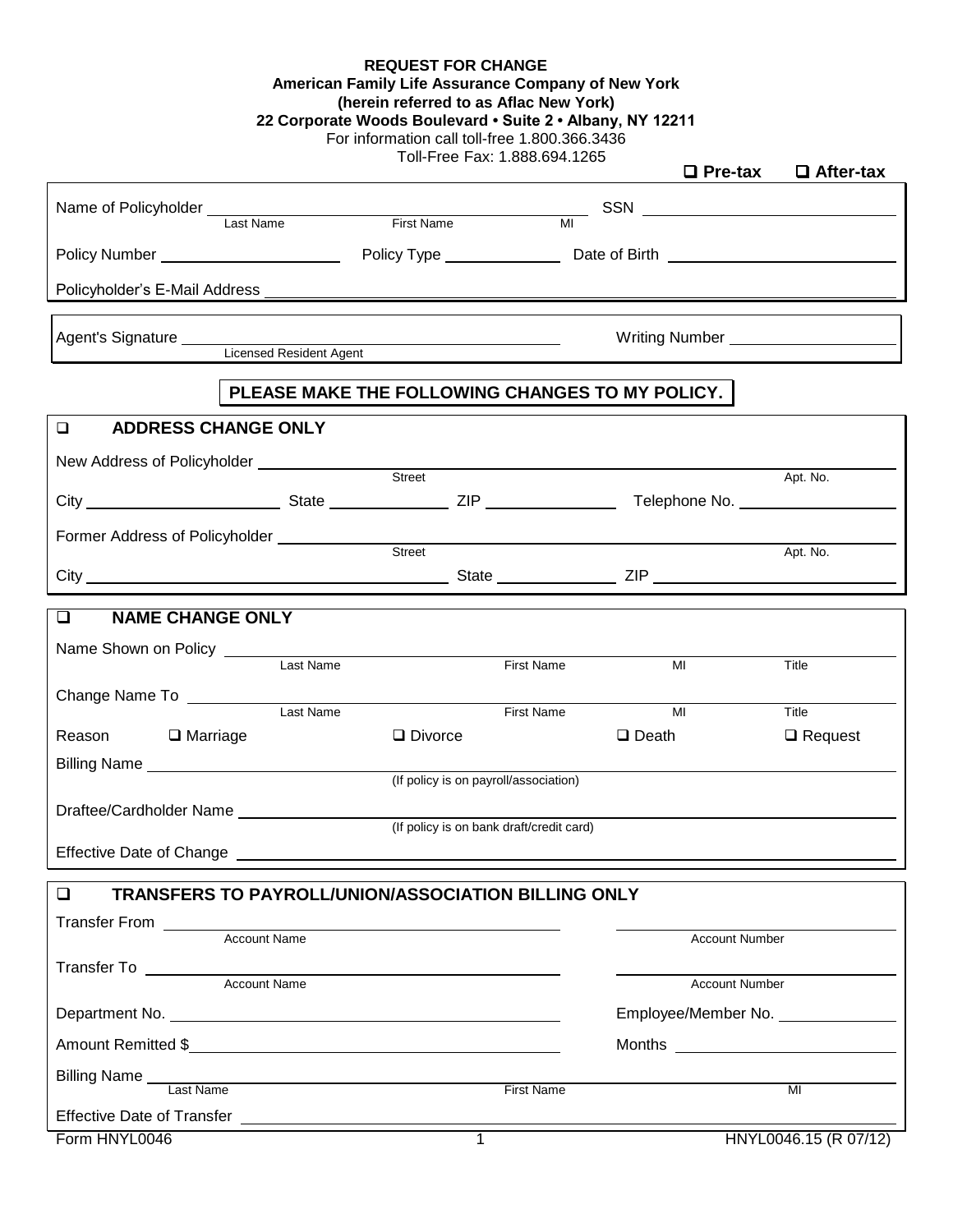| $\Box$<br><b>TRANSFERS TO DIRECT BILLING ONLY</b>                                                                                                                                                                                                                                                                                                                                                                                                                                                     |
|-------------------------------------------------------------------------------------------------------------------------------------------------------------------------------------------------------------------------------------------------------------------------------------------------------------------------------------------------------------------------------------------------------------------------------------------------------------------------------------------------------|
| $\square$ Bill at Home<br>$\Box$ Bank Draft<br>□ Credit Card                                                                                                                                                                                                                                                                                                                                                                                                                                          |
|                                                                                                                                                                                                                                                                                                                                                                                                                                                                                                       |
| Direct Billing Mode (select one) □ Monthly (Bank Draft/Credit Card Only) □ Quarterly<br>□ Semiannual<br>$\Box$ Annual                                                                                                                                                                                                                                                                                                                                                                                 |
|                                                                                                                                                                                                                                                                                                                                                                                                                                                                                                       |
| When would you like your premiums deducted?<br>Mease choose any day 1-28.)                                                                                                                                                                                                                                                                                                                                                                                                                            |
| $\Box$ I choose to pay by electronic draft.                                                                                                                                                                                                                                                                                                                                                                                                                                                           |
|                                                                                                                                                                                                                                                                                                                                                                                                                                                                                                       |
|                                                                                                                                                                                                                                                                                                                                                                                                                                                                                                       |
|                                                                                                                                                                                                                                                                                                                                                                                                                                                                                                       |
|                                                                                                                                                                                                                                                                                                                                                                                                                                                                                                       |
| $\Box$ Checking<br>$\Box$ Savings                                                                                                                                                                                                                                                                                                                                                                                                                                                                     |
| □ I choose to pay by credit or debit card (only Visa, MasterCard, and American Express are accepted).                                                                                                                                                                                                                                                                                                                                                                                                 |
|                                                                                                                                                                                                                                                                                                                                                                                                                                                                                                       |
|                                                                                                                                                                                                                                                                                                                                                                                                                                                                                                       |
|                                                                                                                                                                                                                                                                                                                                                                                                                                                                                                       |
| <b>Confirmation</b>                                                                                                                                                                                                                                                                                                                                                                                                                                                                                   |
| I authorize Aflac New York to initiate debit entries electronically to my account indicated above and I authorize the<br>depository institution named above to debit same to such account. This authorization remains effective and in full force<br>until Aflac New York and the depository/institution receive written notification from me of its termination in such time<br>and in such manner as to afford Aflac New York and the depository/institution a reasonable opportunity to act on it. |
| (If different from Policyholder/Applicant)                                                                                                                                                                                                                                                                                                                                                                                                                                                            |
| Policyholder's/Applicant's Signature<br>Date                                                                                                                                                                                                                                                                                                                                                                                                                                                          |
| <b>DELETIONS ONLY</b><br>$\Box$                                                                                                                                                                                                                                                                                                                                                                                                                                                                       |
| Person to be Deleted <b>Deleted Deleted Deleted Deleted Deleted Deleted Deleted Deleted Deleted Deleted Deleted Deleted Deleted Deleted Deleted Deleted Deleted Deleted Deleted Deleted </b>                                                                                                                                                                                                                                                                                                          |
| Last Name<br><b>First Name</b><br>MI<br>Title                                                                                                                                                                                                                                                                                                                                                                                                                                                         |
| $\Box$ Male<br>$\Box$ Female<br>Relationship $\Box$ Insured<br>$\Box$ Dependent<br>Sex<br>$\square$ Spouse                                                                                                                                                                                                                                                                                                                                                                                            |
|                                                                                                                                                                                                                                                                                                                                                                                                                                                                                                       |
| $\Box$ Death $\Box$ Dependent attaining age<br>Reason for Deletion<br>$\Box$ Request<br>$\Box$ Divorce                                                                                                                                                                                                                                                                                                                                                                                                |
|                                                                                                                                                                                                                                                                                                                                                                                                                                                                                                       |
| New Policy/Contract Holder's Full Name<br>First Name<br>Last Name<br>MI                                                                                                                                                                                                                                                                                                                                                                                                                               |
| $\square$ Male<br>$\Box$ Female<br>Sex                                                                                                                                                                                                                                                                                                                                                                                                                                                                |
| Billing Name (only applicable if policy on payroll/association) _________________                                                                                                                                                                                                                                                                                                                                                                                                                     |
| <b>First Name</b><br>MI<br>New Coverage Desired □ Individual □ One-Parent Family □ Two-Parent Family □ Named Insured-Spouse Only                                                                                                                                                                                                                                                                                                                                                                      |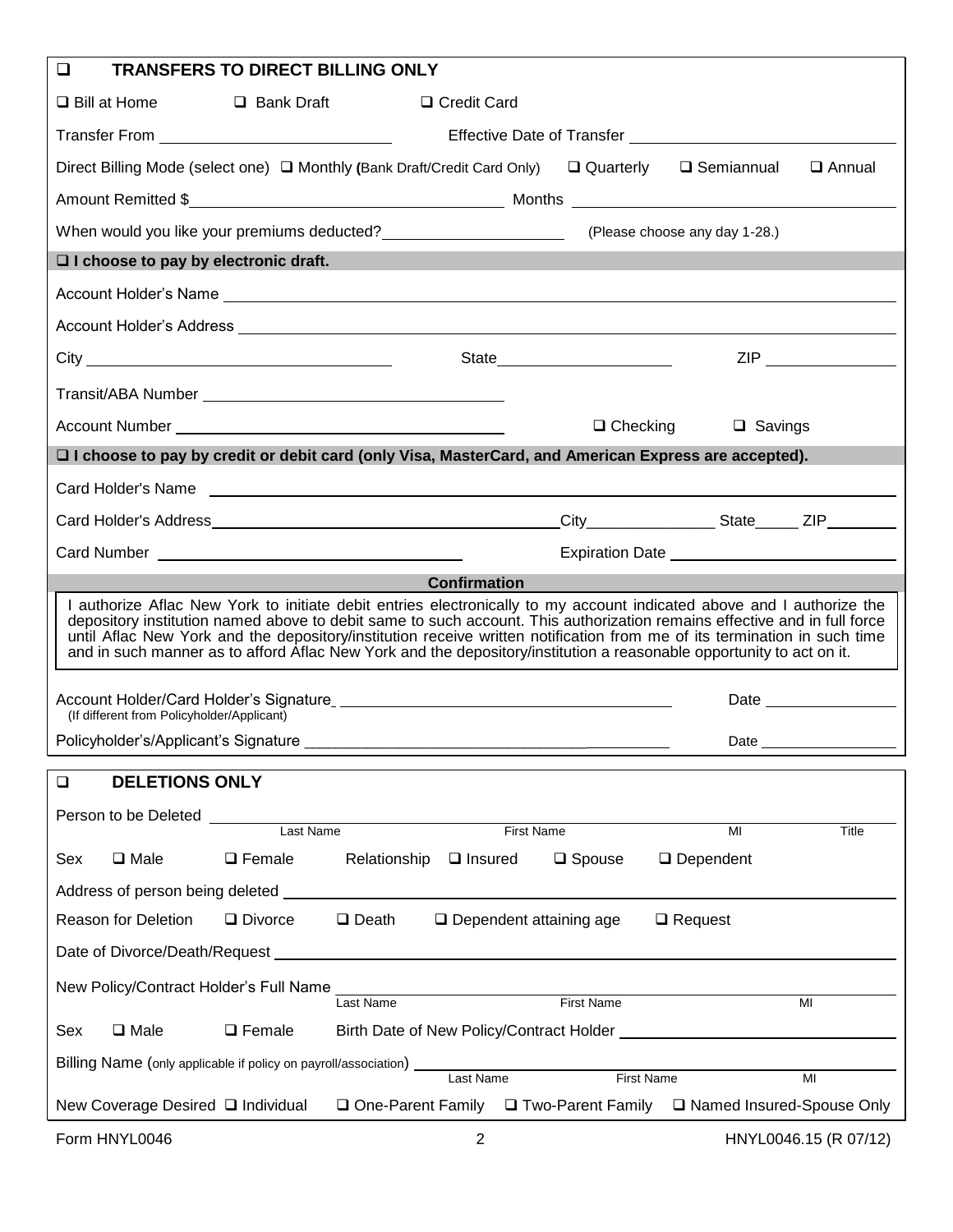## **BENEFICIARY INFORMATION**

**PLEASE NOTE:** We do not recommend that you name a minor child as your beneficiary. If you name a minor child as your beneficiary, any benefits due your minor beneficiary will not be payable until a guardian for the financial estate of the minor is appointed by the court or such beneficiary reaches the age of majority as defined by your state. If there is no beneficiary, Aflac New York will pay any applicable benefit to your estate.

**Change the Primary Beneficiary(ies) from:** (If no beneficiary previously named, please put N/A in the space below.)

|              |                       |                                                                                                                                                                                                                               |                   | $(2)$ Name     |                                                                                          |                                                                                                                                                                                                                                |    |
|--------------|-----------------------|-------------------------------------------------------------------------------------------------------------------------------------------------------------------------------------------------------------------------------|-------------------|----------------|------------------------------------------------------------------------------------------|--------------------------------------------------------------------------------------------------------------------------------------------------------------------------------------------------------------------------------|----|
| Last Name    |                       | First Name                                                                                                                                                                                                                    | MI                | Last Name      |                                                                                          | First Name                                                                                                                                                                                                                     | MI |
|              |                       |                                                                                                                                                                                                                               |                   |                |                                                                                          |                                                                                                                                                                                                                                |    |
| Last Name    |                       | <b>First Name</b>                                                                                                                                                                                                             | MI                | Last Name      |                                                                                          | <b>First Name</b>                                                                                                                                                                                                              | MI |
|              |                       | To the following new Primary Beneficiary(ies):                                                                                                                                                                                |                   |                | NOTE: Total % of Proceeds must equal 100%                                                |                                                                                                                                                                                                                                |    |
|              | (1) Name<br>Last Name |                                                                                                                                                                                                                               |                   |                |                                                                                          | % of Proceeds <b>Contract Control</b>                                                                                                                                                                                          |    |
|              |                       |                                                                                                                                                                                                                               | <b>First Name</b> | MI             |                                                                                          |                                                                                                                                                                                                                                |    |
|              |                       | Address<br>Street Address                                                                                                                                                                                                     |                   |                |                                                                                          |                                                                                                                                                                                                                                |    |
|              |                       |                                                                                                                                                                                                                               |                   | City           | State State                                                                              | Zip                                                                                                                                                                                                                            |    |
|              |                       |                                                                                                                                                                                                                               |                   |                |                                                                                          |                                                                                                                                                                                                                                |    |
|              |                       |                                                                                                                                                                                                                               |                   |                |                                                                                          |                                                                                                                                                                                                                                |    |
|              |                       |                                                                                                                                                                                                                               |                   |                |                                                                                          |                                                                                                                                                                                                                                |    |
|              |                       | (2) Name Last Name First Name                                                                                                                                                                                                 |                   | M <sub>l</sub> |                                                                                          |                                                                                                                                                                                                                                |    |
|              |                       |                                                                                                                                                                                                                               |                   |                |                                                                                          |                                                                                                                                                                                                                                |    |
|              |                       |                                                                                                                                                                                                                               |                   | City           | State                                                                                    | $\overline{Zip}$                                                                                                                                                                                                               |    |
|              |                       |                                                                                                                                                                                                                               |                   |                |                                                                                          |                                                                                                                                                                                                                                |    |
|              |                       |                                                                                                                                                                                                                               |                   |                |                                                                                          |                                                                                                                                                                                                                                |    |
|              |                       |                                                                                                                                                                                                                               |                   |                |                                                                                          | % of Proceeds and the Second Second Second Second Second Second Second Second Second Second Second Second Second Second Second Second Second Second Second Second Second Second Second Second Second Second Second Second Seco |    |
|              | Last Name             |                                                                                                                                                                                                                               | <b>First Name</b> | MI             |                                                                                          |                                                                                                                                                                                                                                |    |
|              |                       |                                                                                                                                                                                                                               |                   |                |                                                                                          |                                                                                                                                                                                                                                |    |
|              |                       | Address<br>Street Address                                                                                                                                                                                                     |                   | City           | State State                                                                              | Zip                                                                                                                                                                                                                            |    |
|              |                       | Telephone No. The contract of the contract of the contract of the contract of the contract of the contract of the contract of the contract of the contract of the contract of the contract of the contract of the contract of |                   |                |                                                                                          |                                                                                                                                                                                                                                |    |
|              |                       |                                                                                                                                                                                                                               |                   |                | Relationship to Insured <b>contains the Contract of Australian</b> Property and Property |                                                                                                                                                                                                                                |    |
|              |                       |                                                                                                                                                                                                                               |                   |                |                                                                                          |                                                                                                                                                                                                                                |    |
|              | (4) Name<br>Last Name |                                                                                                                                                                                                                               | <b>First Name</b> | MI             |                                                                                          |                                                                                                                                                                                                                                |    |
| Address 2000 |                       |                                                                                                                                                                                                                               |                   |                |                                                                                          |                                                                                                                                                                                                                                |    |
|              | <b>Street Address</b> |                                                                                                                                                                                                                               |                   | City           | State                                                                                    | Zip                                                                                                                                                                                                                            |    |
|              |                       |                                                                                                                                                                                                                               |                   |                |                                                                                          |                                                                                                                                                                                                                                |    |
|              |                       |                                                                                                                                                                                                                               |                   |                |                                                                                          |                                                                                                                                                                                                                                |    |
|              |                       |                                                                                                                                                                                                                               |                   |                |                                                                                          |                                                                                                                                                                                                                                |    |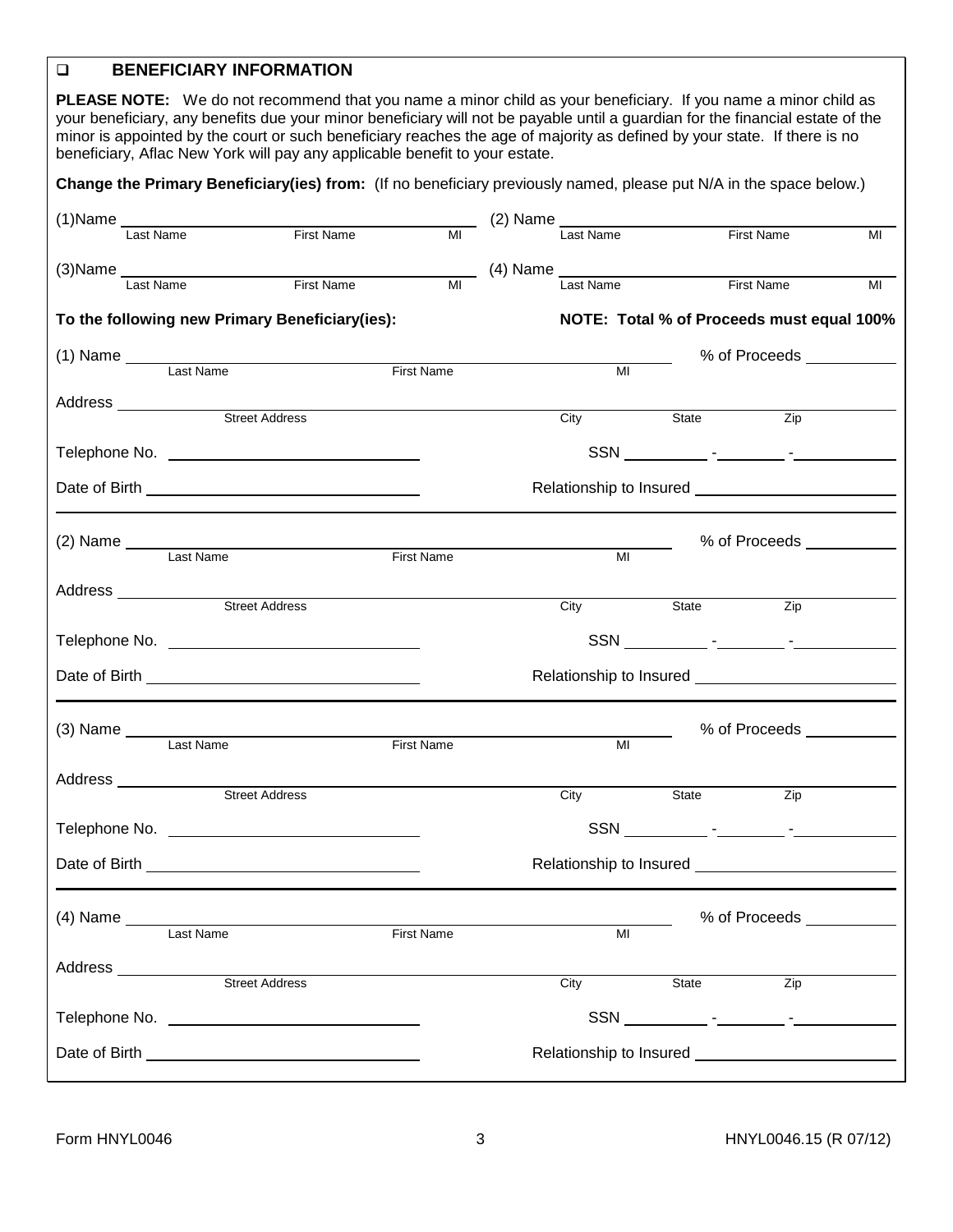|                       | Change the Contingent Beneficiary(ies) from: (If no beneficiary previously named, please put N/A in the space below.) |            |                   |      |                                                             |             |                                                                                                                                                                                                                                |
|-----------------------|-----------------------------------------------------------------------------------------------------------------------|------------|-------------------|------|-------------------------------------------------------------|-------------|--------------------------------------------------------------------------------------------------------------------------------------------------------------------------------------------------------------------------------|
|                       | (1) Name<br>Last Name First Name First Name MI (2) Name Last Name First Name                                          |            |                   |      |                                                             |             | MI                                                                                                                                                                                                                             |
|                       |                                                                                                                       |            |                   |      |                                                             |             |                                                                                                                                                                                                                                |
|                       | $(3)$ Name $\frac{1}{\text{Last Name}}$                                                                               | First Name |                   |      | $\frac{1}{\text{MI}}$ (4) Name $\frac{1}{\text{Last Name}}$ | First Name  | MI                                                                                                                                                                                                                             |
|                       | To the following new Contingent Beneficiary(ies):                                                                     |            |                   |      |                                                             |             | NOTE: Total % of Proceeds must equal 100%                                                                                                                                                                                      |
|                       |                                                                                                                       |            | First Name        |      | MI                                                          |             | % of Proceeds ___________                                                                                                                                                                                                      |
|                       |                                                                                                                       |            |                   |      |                                                             |             |                                                                                                                                                                                                                                |
|                       |                                                                                                                       |            |                   |      |                                                             | City State  | Zip                                                                                                                                                                                                                            |
|                       |                                                                                                                       |            |                   |      |                                                             |             |                                                                                                                                                                                                                                |
|                       |                                                                                                                       |            |                   |      |                                                             |             |                                                                                                                                                                                                                                |
|                       | (2) Name<br>Last Name                                                                                                 |            | First Name        |      | MI                                                          |             | % of Proceeds ___________                                                                                                                                                                                                      |
|                       |                                                                                                                       |            |                   |      |                                                             |             |                                                                                                                                                                                                                                |
| Address _____________ | Street Address                                                                                                        |            |                   | City |                                                             | State State | Zip                                                                                                                                                                                                                            |
|                       |                                                                                                                       |            |                   |      |                                                             |             |                                                                                                                                                                                                                                |
|                       |                                                                                                                       |            |                   |      |                                                             |             |                                                                                                                                                                                                                                |
|                       |                                                                                                                       |            |                   |      |                                                             |             | % of Proceeds ____________                                                                                                                                                                                                     |
|                       |                                                                                                                       |            | <b>First Name</b> |      | $\overline{M}$                                              |             |                                                                                                                                                                                                                                |
|                       | Address<br>Street Address                                                                                             |            |                   | City | State                                                       |             | Zip                                                                                                                                                                                                                            |
|                       |                                                                                                                       |            |                   |      |                                                             |             |                                                                                                                                                                                                                                |
|                       |                                                                                                                       |            |                   |      |                                                             |             |                                                                                                                                                                                                                                |
|                       |                                                                                                                       |            |                   |      |                                                             |             | % of Proceeds and the Second Second Second Second Second Second Second Second Second Second Second Second Second Second Second Second Second Second Second Second Second Second Second Second Second Second Second Second Seco |
|                       | (4) Name<br>Last Name                                                                                                 |            | <b>First Name</b> |      | MI                                                          |             |                                                                                                                                                                                                                                |
|                       | Address<br>Street Address<br>Street Address                                                                           |            |                   | City | State                                                       |             | Zip                                                                                                                                                                                                                            |
|                       |                                                                                                                       |            |                   |      |                                                             |             |                                                                                                                                                                                                                                |
|                       |                                                                                                                       |            |                   |      |                                                             |             |                                                                                                                                                                                                                                |
|                       |                                                                                                                       |            |                   |      |                                                             |             |                                                                                                                                                                                                                                |
| $\Box$                | <b>ACCIDENT/DISABILITY DOWNGRADES ONLY</b>                                                                            |            |                   |      |                                                             |             |                                                                                                                                                                                                                                |
| ❏                     | (a) - Decrease the monthly benefit amount under the policy from \$                                                    |            |                   |      |                                                             |             |                                                                                                                                                                                                                                |
| ⊔                     |                                                                                                                       |            |                   |      |                                                             |             |                                                                                                                                                                                                                                |
| ⊔                     |                                                                                                                       |            |                   |      |                                                             |             |                                                                                                                                                                                                                                |
| u                     |                                                                                                                       |            |                   |      |                                                             |             |                                                                                                                                                                                                                                |